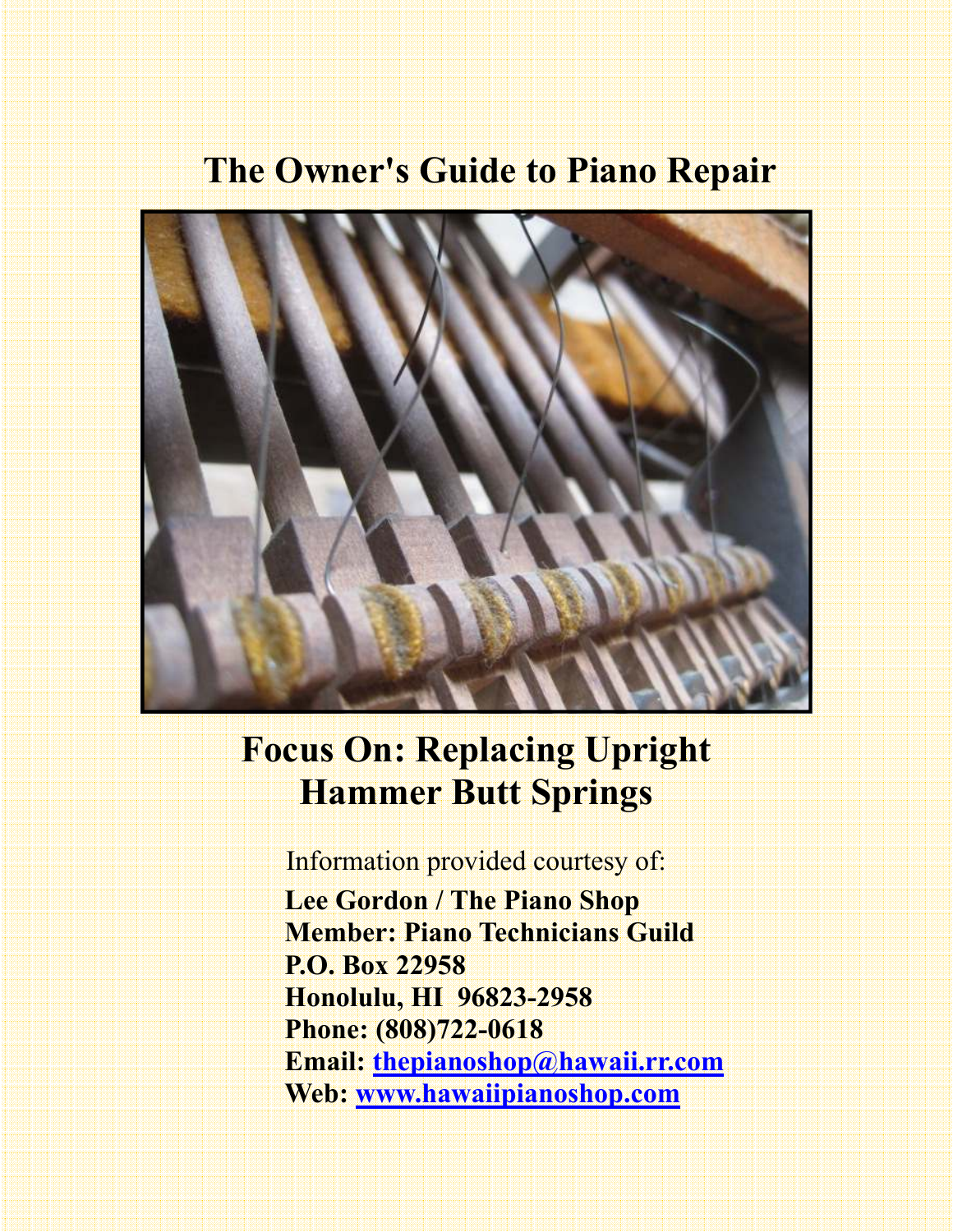**Hammer butt (or hammer rail) springs perform an essential function in the action of the vertical piano**. Each time a note is played, the hammer must swiftly return to rest position. The hammer butt spring is responsible for this task. Although these springs are simple in design and typically need no maintenance over the life of a piano, they can be easily bent or knocked out of position. In some cases, the spring metal becomes brittle and breakage occurs. When this happens, broken springs may either be replaced individually or as a set. **The hammer butt springs on your piano are showing signs of brittleness, and either spot replacement or the replacement of the entire set should be considered.** 



*A new set of original-type springs being given final adjustments in the action.* 

**The following commonly asked questions have been answered to give you the information you need in order to decide whether or not to have hammer butt springs of your vertical piano replaced individually or as a set.** 

#### **With hammer butt springs being so simple in design, what goes wrong with them that they bend or become knocked out of position or broken?**

Many times the simple act of retrieving an item which has fallen inside the action of the piano, such as a pencil or paper clip, causes the springs to be bumped out of position. Other times a spring will slip out of position on its own during hard play. When the effort is made to reposition a spring it is very easy to bend the spring the wrong way or put a kink in the spring metal. Also, loose springs will sometimes jam up against the hammer butt and will become bent in that way.

 Once a spring has a sharp bend in it, it is more likely to break. Especially as a piano ages, springs in the piano action are prone to metal fatigue, increasing the chance of broken springs.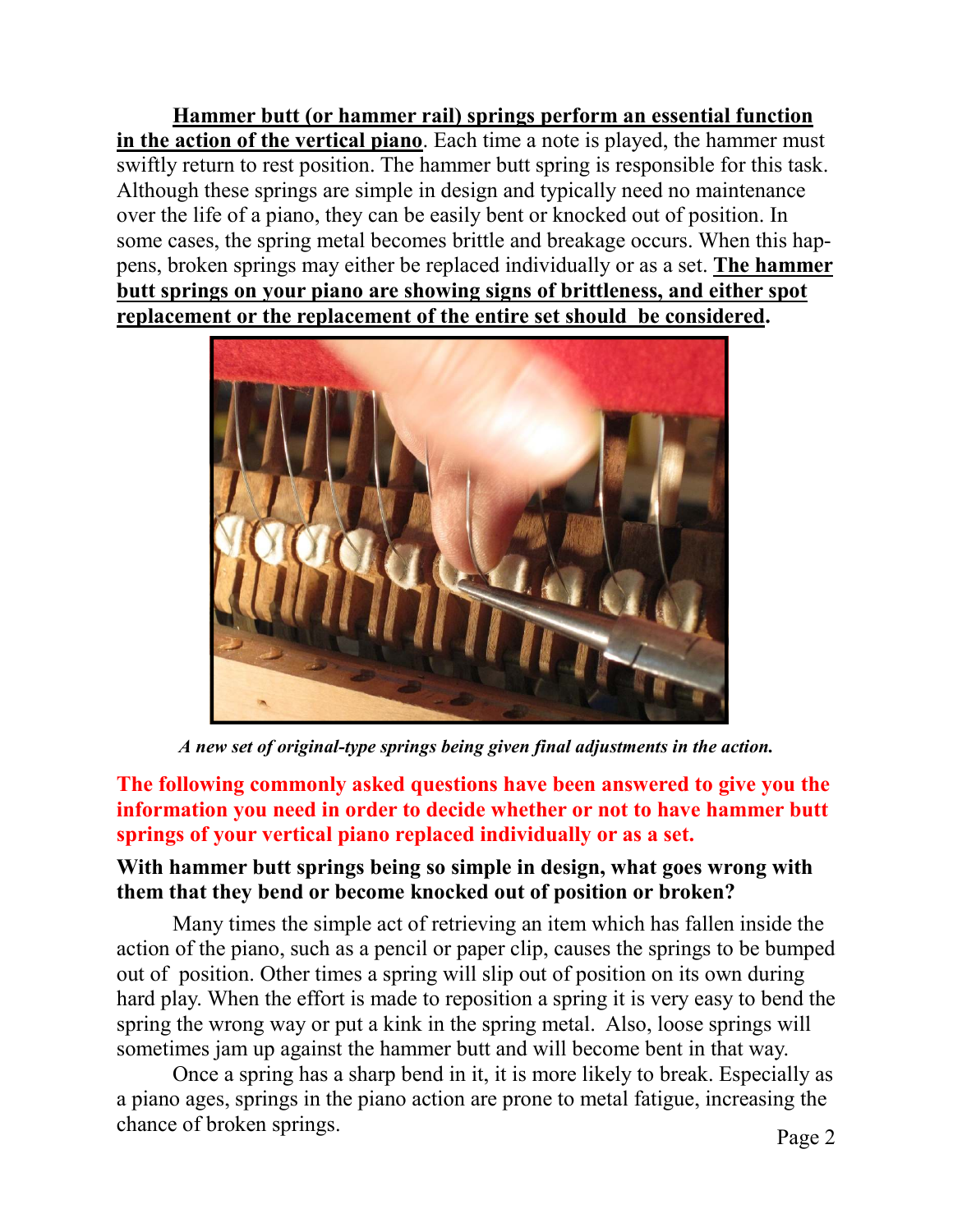#### **For fixing the occasional broken hammer butt spring, is there an on-the-spot solution available?**

 Yes. For an on-the-spot replacement, a hammer butt repair spring may be used to replace a broken spring. The repair spring has a brass clip that may be screwed onto the hammer spring rail, as shown in the photo below.



 The screw supplied for the repair clip is tiny, and even when using a special screw-holder, it can be a challenge to get started. Especially when trying to hold the clip in place with one hand, maneuvering the screw around the hammer rest rail and hammer shanks without the screw popping off the screw holder can be an exercise in frustration.

 Although supply catalogues claim this is an easy repair ("Quickly installed in any upright action without removing the spring rail. . ."), it can be a very aggravating job when the small part has to be installed amidst all the other parts. (In the photo, adjacent hammer assemblies and the hammer rest rail have been removed for clarity.)



#### **For a vintage instrument that is being restored, is the use of repair springs the best method available?**

 Repair springs are an acceptable and affordable option which is most appropriate when a limited number of springs are being replaced. For a quality restoration, however, the use of original-type hammer butt springs (as shown on the next several pages) would be a better choice. By doing so the new springs would most closely match the piano's original specifications. Also, by replacing the entire set of springs instead of just those actually broken, future problems caused by brittle spring metal would be eliminated.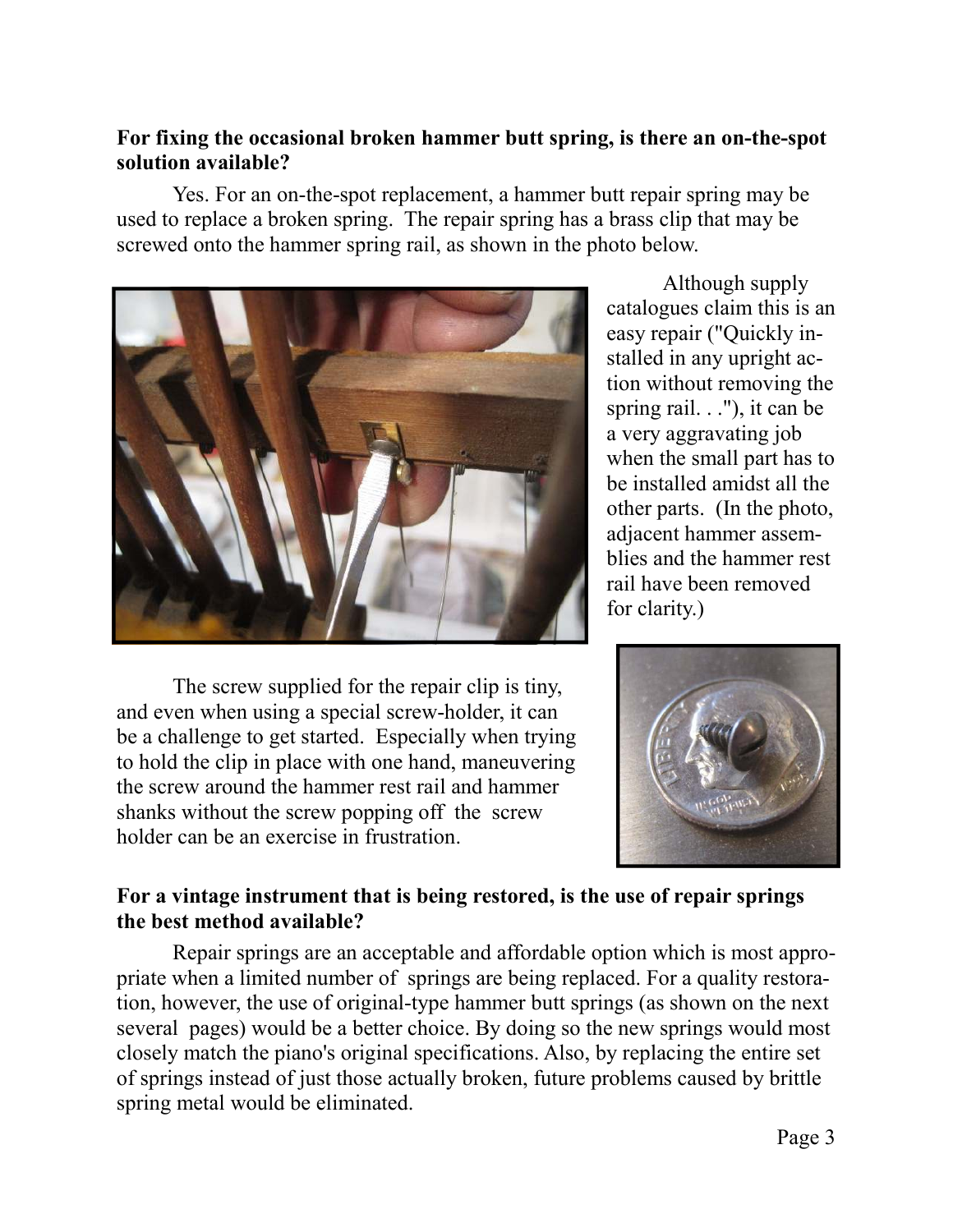#### **Is the replacement of a set of hammer butt springs with an original type set of springs a complicated repair, or is simple enough that it may be conveniently done in the customer's home?**

 With the amount of time involved in the repair, it would probably be best to do this repair in the workshop. One advantage would be that while in the shop, other issues with the action of the piano could also be addressed.

#### **Hammer butt springs are obviously simple in operation . What makes their installation complicated?**



 There's a step-bystep process which must be followed. There is no quick and easy way to do the job correctly.

 First of all, the hammer butt spring rail is removed from the action. The old springs are then carefully removed by pulling each spring wire free.

The spring rail felt on the back of the rail is scraped off and will be replaced at a later stage in the process.





 A .025" hole is next drilled in the hammer butt spring rail for the tail of each spring to be inserted through. (The insert shows the size of this drill bit in comparison to a penny, and an ordinary 1/16" bit.)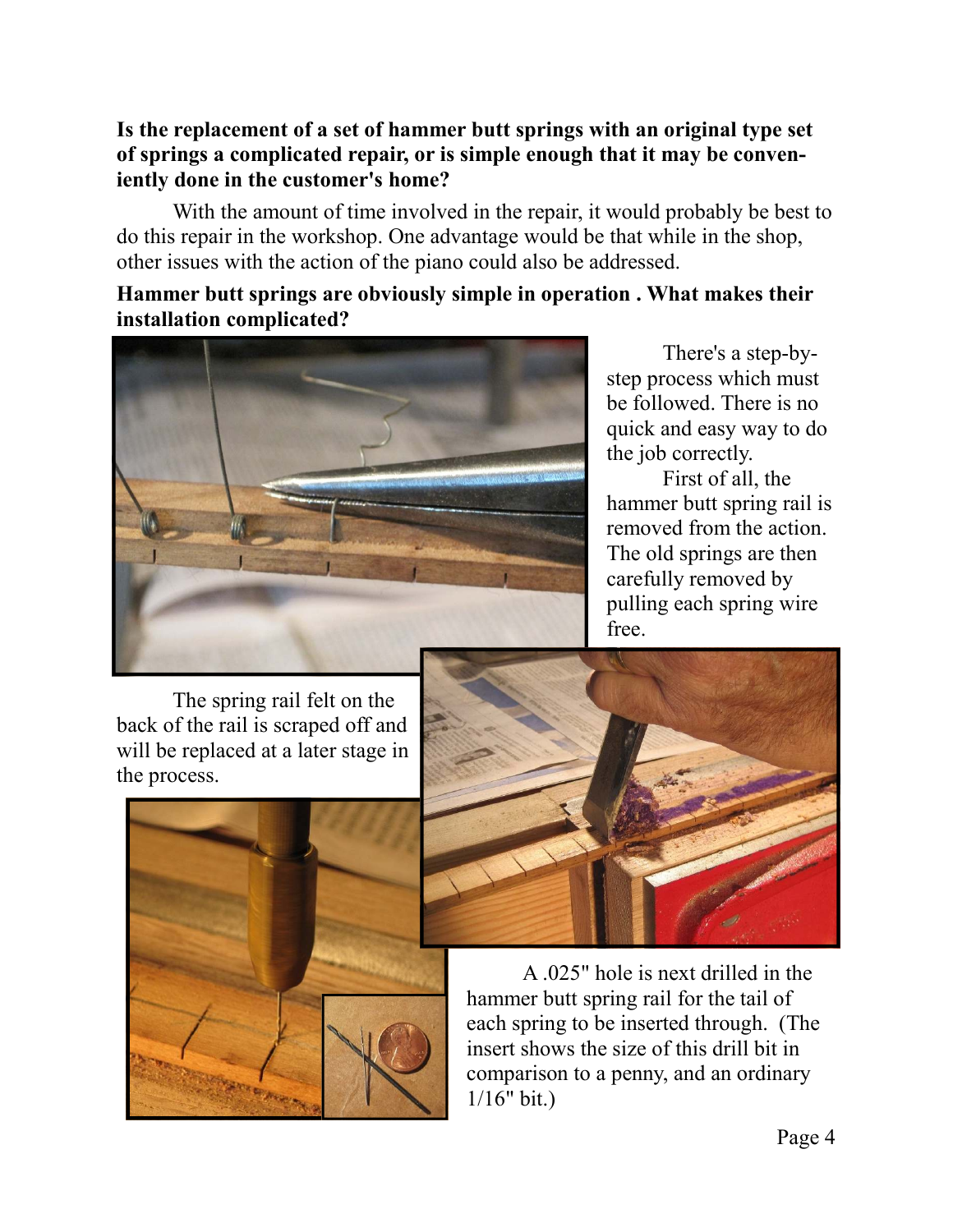

 The tail of each new spring is then inserted though the original hole in the rail. (The short sliding wire helps keep the coils of the springs in line while the process is being completed.)

 The long tail of each spring is then pulled through the tiny hole which has been drilled. (This step allows the spring metal to be drawn tightly into the slot on the opposite side of the spring rail which the original spring was inserted into at the factory.)





 The springs are given fine adjustments while the set is held in place in the vise so that each of the springs lines up perfectly with its neighboring springs. Adjustments from sideto-side, and up and down are required to even out the line.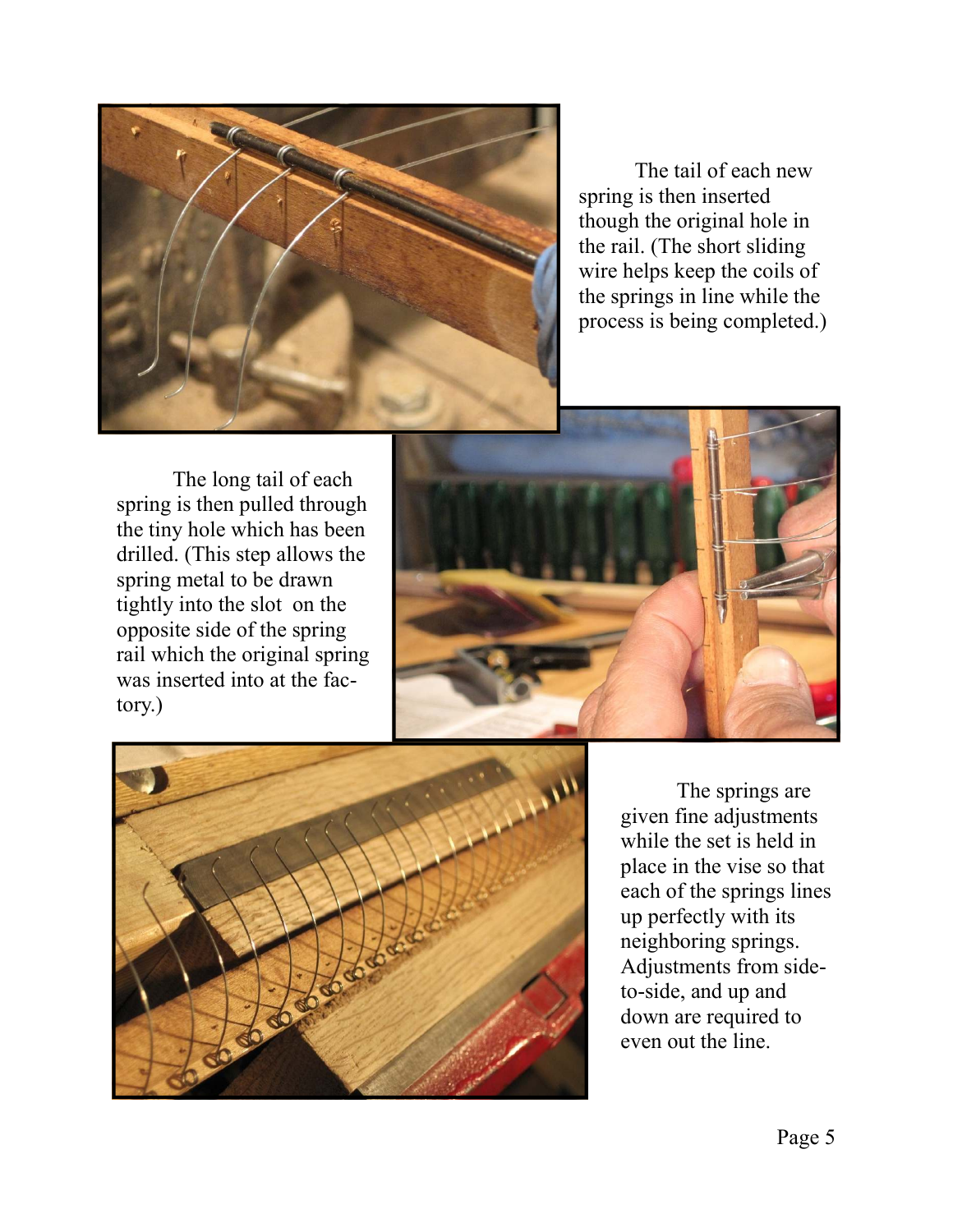A new length of fresh spring rail felt is now glued to the back of the hammer spring rail. It is essential that this felt be of the correct width and thickness. This felt is clamped in place in a press overnight to ensure adhesion.





 When the new set of hammer springs are reinstalled into the action of the piano, final adjustments are often necessary. Here, springs which are just a bit too long are clipped to the correct length, after which a new curved end is formed.

#### **Are there other repair jobs which should be done in conjunction with this particular repair?**

Yes, if the action is in fact worked on in the shop, it would be the ideal time to make any other necessary repairs.

 In particular, with a new set of hammer rail springs, it would be highly appropriate to install new felt punchings to line the hammer butt groove that the springs fit into. In the photo, hot hide glue is applied to the



back of a felt punching prior to installation.